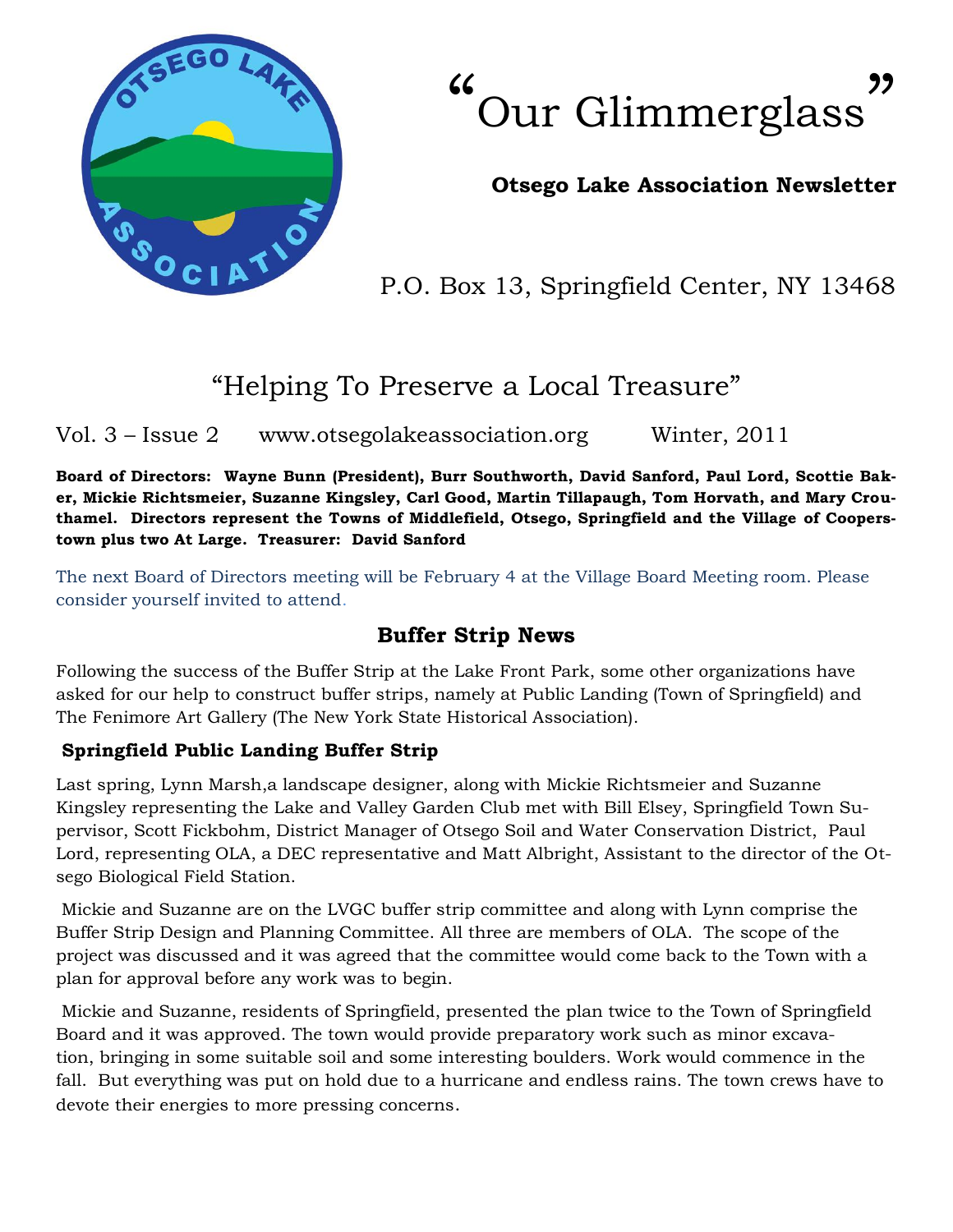#### **New York State Historical Association Buffer Strip**

The third Buffer Strip Garden along Lake Otsego is in the early planning stages. Suzanne Kingsley and Joe Siracusa, VP of Operations at NYSHA, walked the shoreline at Fenimore House to assess the topography of the site and to designate areas for possible Buffer Strip Garden planting.

Budget and time constraints will make this Buffer Strip a phased project with a target start date in the Spring of 2012 for phase I. The Lake and Valley Garden Club and Otsego Lake Association will both be involved in the planning and execution of this project and will also be helping defray the cost of the project by donating funds and plant material. As much as possible, the Buffer Strip will use plantings that are native and non invasive.

# **County Highway 31**

According to Kate Gray, (A History of Springfield) the road down the east side of Otsego Lake was built by public subscription in 1795. I remember when it consisted of two dirt tracks with a strip of grass in between. There was a narrow steel bridge by Pathfinder. There was no winter maintenance. When the road was paved after the war (World War 2, that is) that bridge was replaced. It was replaced again not many years ago. The county drove pilings to shore up another bridge. Outside of that the road lasted until Irene and Lee happened by.



- 1. Nothing like this has happened in the last 216 years.
- 2. When will the county fix it?
- 3. How will the county fix it?
- 4. Who will clean up the mess?

Photo by Paul Donnelly